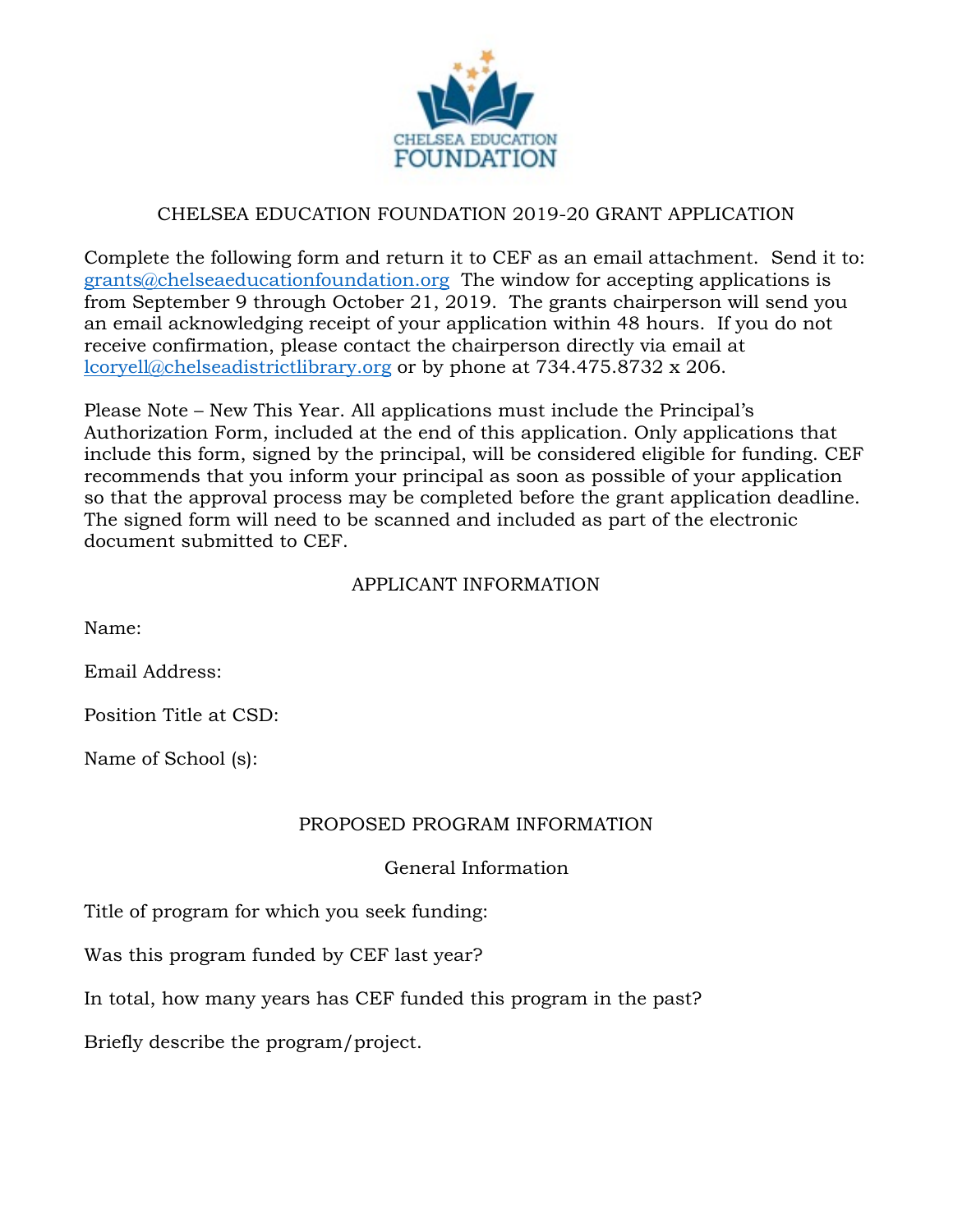# Learning Objectives

Clearly state the learning objective/s of the program.

Explain how the learning objective/s align with the current goals and/or curriculum of the school/s.

Explain specifically how the program will achieve these learning objectives.

# Impact and Innovation

Expected number of students interested in the program:

How many students can participate? If this is less than the number you expect to be interested, how will the students be selected?

If applicable, describe impacts of the program on the wider school community.

If your program incorporates new ways of educating students, what makes the program innovative?

## Budget Feasibility

What is the anticipated total cost of the proposed program?

What amount is being requested from CEF?

Are you willing to accept partial funding?

List any other efforts made to seek additional funding for the proposed program.

Itemize and describe in detail how the funds will be allocated.

## Publicity

Please provide a brief description of your proposed program that could be used in CEF publicity materials.

If funded, please include photos of the program to CEF for marketing and publicity purposes in the Performance Review.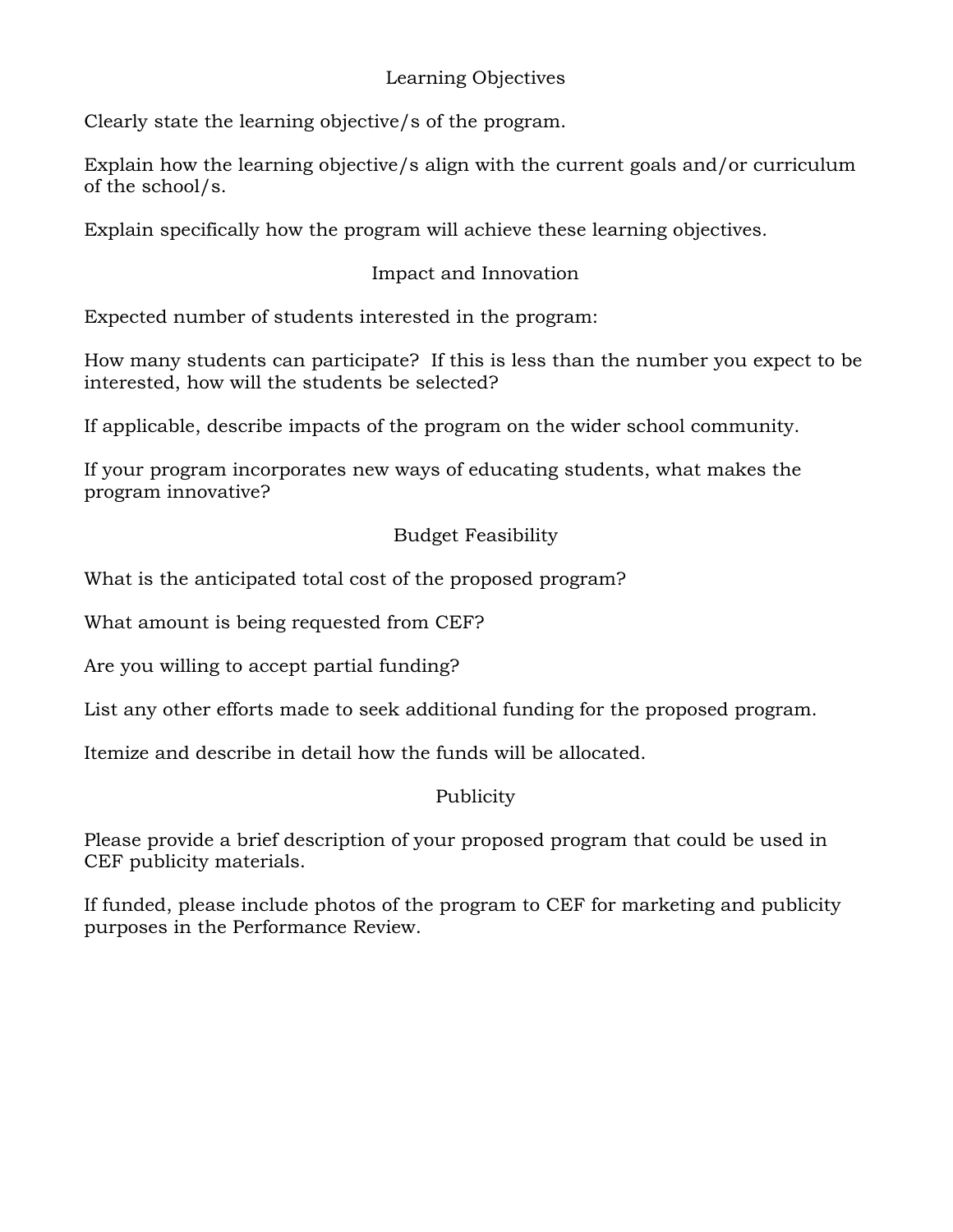Performance Review

The CEF Grant program requires all grant recipients to complete and return a Grant Performance Review. The performance reviews are used by CEF to document the funds expended for the grants each year and help CEF budget the funds that will be available for grants the following year. If you are successful in obtaining a grant, the Grant Performance Review will be included with your acceptance letter.

Please submit your performance review to the Grants Committee Chair by email within 30 days of completion of the project. Please include photos and other publicity with your performance review.

#### FOR MORE INFORMATION

Information about the CEF Grant Program can be found at: [chelseaeducationfoundation.org](mailto:grants@chelseaeducationfoundation.org)/grants.

## PRINCIPAL'S AUTHORIZATION FORM

CONTINUE TO THE NEXY PAGE FOR THE PRINCIPAL'S AUTHORIZATION FORM. PLEASE HAVE THE PRINCIPAL SIGN THE FORM, SCAN THE FORM, AND INCLUDE IT WITH YOUR APPLICATION. THIS FORM MUST BE INCLUDED WITH YOUR APPLICATION TO BE CONSIDERED FOR A CEF GRANT.